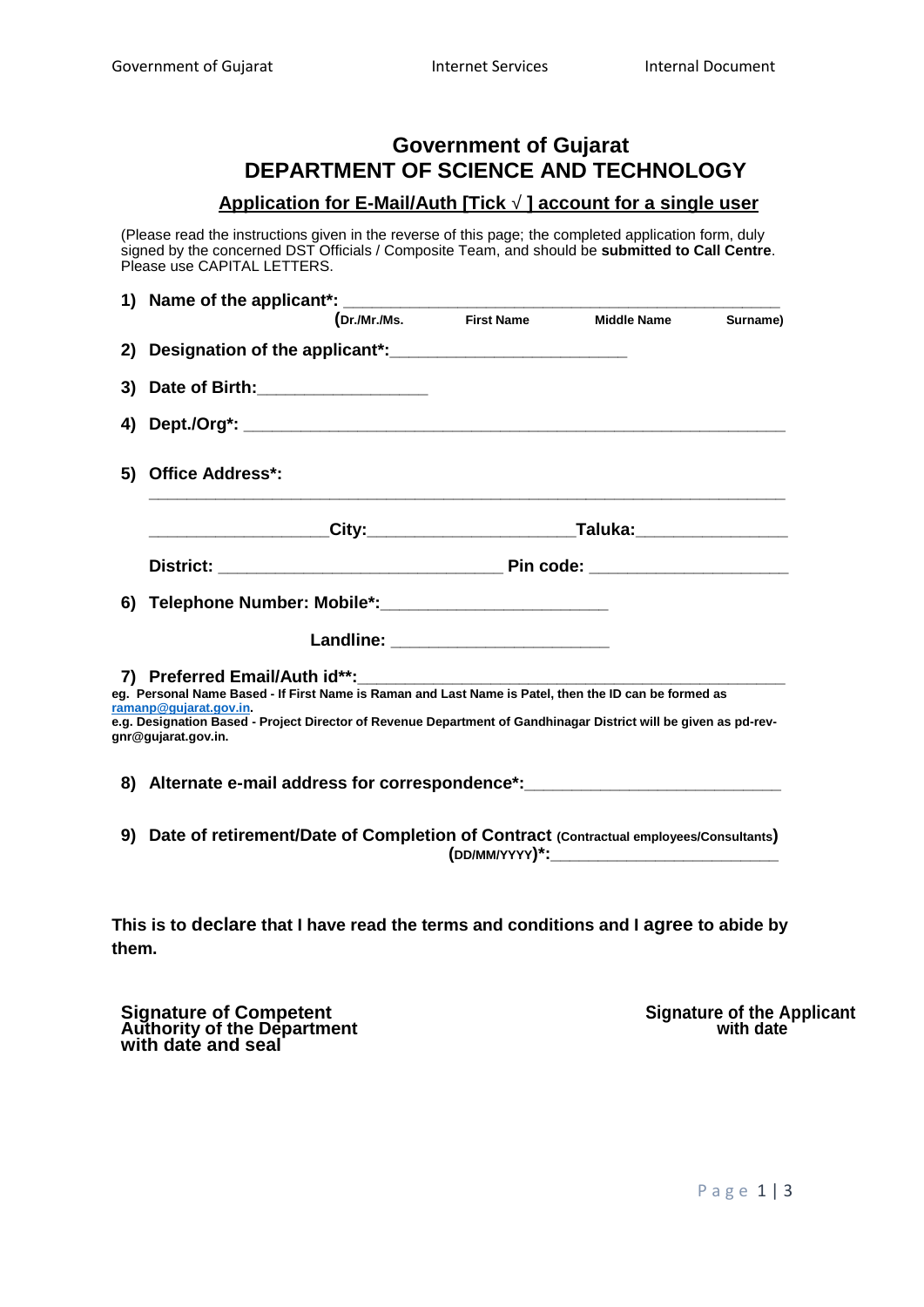| <b>FOR OFFICE USE</b>                        |                                                                                                                                                                                              |                                                                                                                                                                                                                                                                                                                                                                       |  |  |  |  |
|----------------------------------------------|----------------------------------------------------------------------------------------------------------------------------------------------------------------------------------------------|-----------------------------------------------------------------------------------------------------------------------------------------------------------------------------------------------------------------------------------------------------------------------------------------------------------------------------------------------------------------------|--|--|--|--|
| User ID<br><b>Creation:</b>                  |                                                                                                                                                                                              |                                                                                                                                                                                                                                                                                                                                                                       |  |  |  |  |
| <b>Assigned login ID:</b>                    | Domain:                                                                                                                                                                                      | SR. No:                                                                                                                                                                                                                                                                                                                                                               |  |  |  |  |
| <b>Remarks</b>                               |                                                                                                                                                                                              |                                                                                                                                                                                                                                                                                                                                                                       |  |  |  |  |
|                                              |                                                                                                                                                                                              | Signature of the<br><b>Operator</b>                                                                                                                                                                                                                                                                                                                                   |  |  |  |  |
|                                              |                                                                                                                                                                                              | <b>Name&amp; Desig.:</b>                                                                                                                                                                                                                                                                                                                                              |  |  |  |  |
| Entries are mandatory and need to be filled. | **The login ids will be generated based on the existing email address policy.<br>**A suffix may be added to make the email id unique across the domain<br><b>E-MAIL TERMS AND CONDITIONS</b> |                                                                                                                                                                                                                                                                                                                                                                       |  |  |  |  |
| automatically deactivate the account.        | 1. Users are requested to keep the given user ID and password a secret.<br>3. Do not open any attachments unless, it has come from a known source. In fact delete those                      | 2. By not doing so (point above) the account may be compromised by hackers and the hacker can<br>use the same account for sending spurious mails on the accounts behalf. GSDC is neither<br>responsible nor accountable for this type of misuse of the compromised mail accounts.<br>Gross misuse might be detected by automated monitoring tools, which in turn will |  |  |  |  |

- 4. Users are requested to install the personal firewall software to secure their machine and e-mail traffic.
- 5. Users are requested to install the Antivirus software with latest pattern update periodically and OS patches in their system.
- 6. If using Outlook, Outlook Express, Mozilla Firefox on Microsoft WINDOWS, please apply the appropriate patches announced by the Microsoft/ Mozilla from time to time.
- 7. GSDC is not responsible for the contents that are being sent as part of the mail. The views expressed are solely that of the originator.
- 8. GSDC e-Mail Service is provided over secure channels only. WEB interface can be accessed over HTTPs(port 443).Users are required to suitably modify the client software settings to use the services.
- 10. GSDC will take all possible measures to prevent data loss, however, due to unforeseen technical issues, if the same happens, GSDC cannot be held responsible.
- 11. User is responsible for his/her data. In case he/she accidentally deletes data, he/she will not ask GSDC to restore it.
- 12. GSDC account will be deactivated, if not used for 1 Year.
- 13. Email id will be deleted after a period of 2 year from the date of deactivation if no request for activation is received.
- 14. Contact our 24x7 support if you have any problems. Phone **079-23256600** or you can send mail to mail-support@gujarat.gov.in
- 15. DST Officials/ GSDC has reserves the right to ask for supporting documents like copy of identify card or any other document deemed appropriate to confirm the credentials of the applicant.
- h anyone unless<br>de by them.<br>P a g e 2 | 3 16. GSDC will not share the details of Email Accounts and Email Addresses with anyone unless authorized by Competent Authority of the Department.
- 17. GSDC will confirm first time password/OTP on authorised mobile no. only.

This is to declare that I have read the terms and conditions and I agree to abide by them.